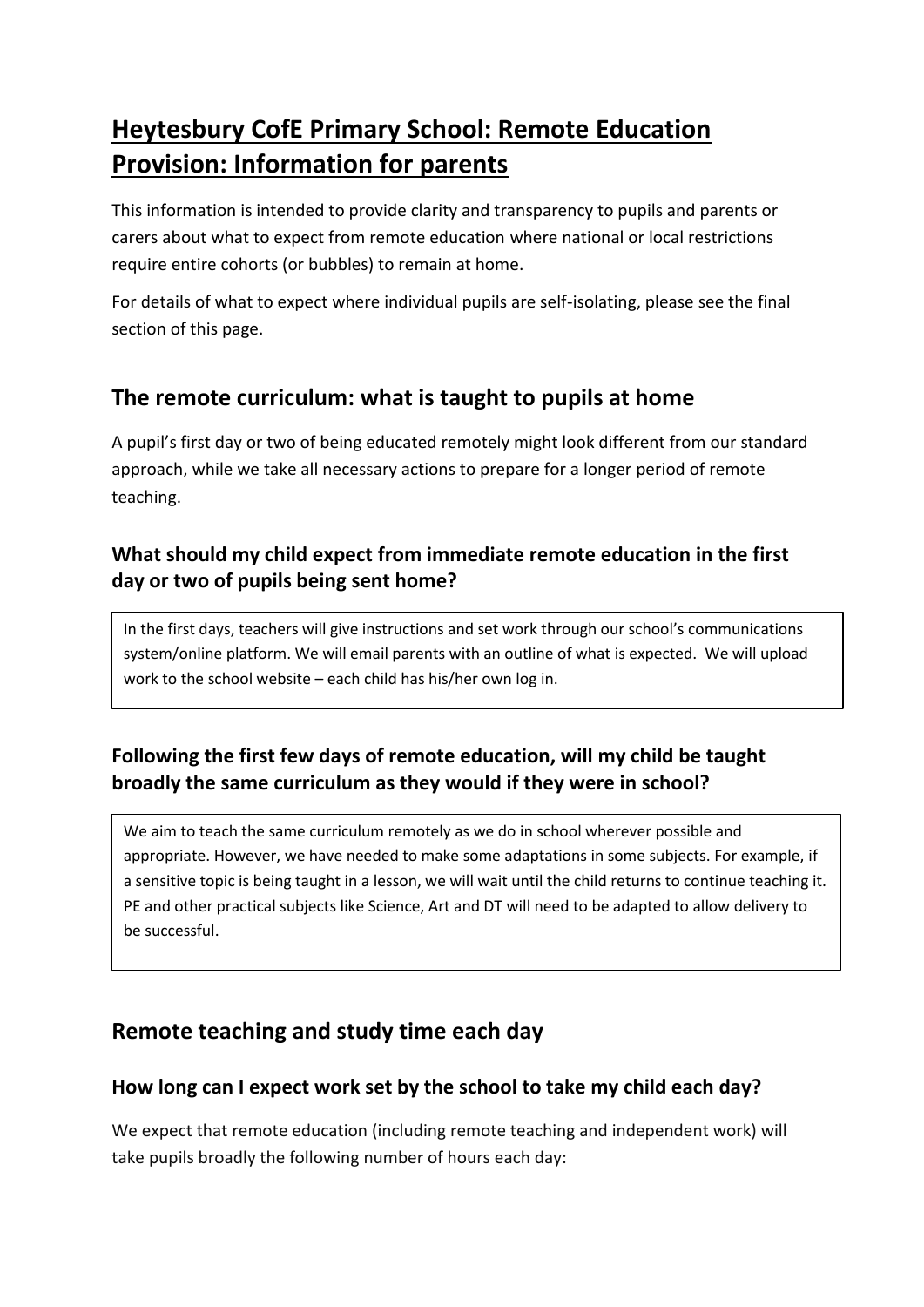| Primary school-aged pupils | We will set work as detailed below                                                                                                                            |
|----------------------------|---------------------------------------------------------------------------------------------------------------------------------------------------------------|
|                            | KS1: 3 hours a day on average across the<br>$\bullet$<br>cohort, with less for younger children<br>• $KS2: 4 hours a day$                                     |
|                            | This will be delivered through both recorded or live direct<br>teaching time as well as through follow up activities for<br>completion on the school website. |

## **Accessing remote education**

### **How will my child access any online remote education you are providing?**

Pupils will be set tasks, which will be uploaded onto our school website.

Pupils will also need access to Microsoft Teams – an invitation to any TEAMs meetings will be sent to the child's school email address.

Several online platforms will supplement this, for example, Rising Stars maths, Mathletics, Spelling Frame, Oak Academy, White Rose clips, BBC learning clips.

## **If my child does not have digital or online access at home, how will you support them to access remote education?**

We recognise that some pupils may not have suitable online access at home. We take the following approaches to support those pupils to access remote education: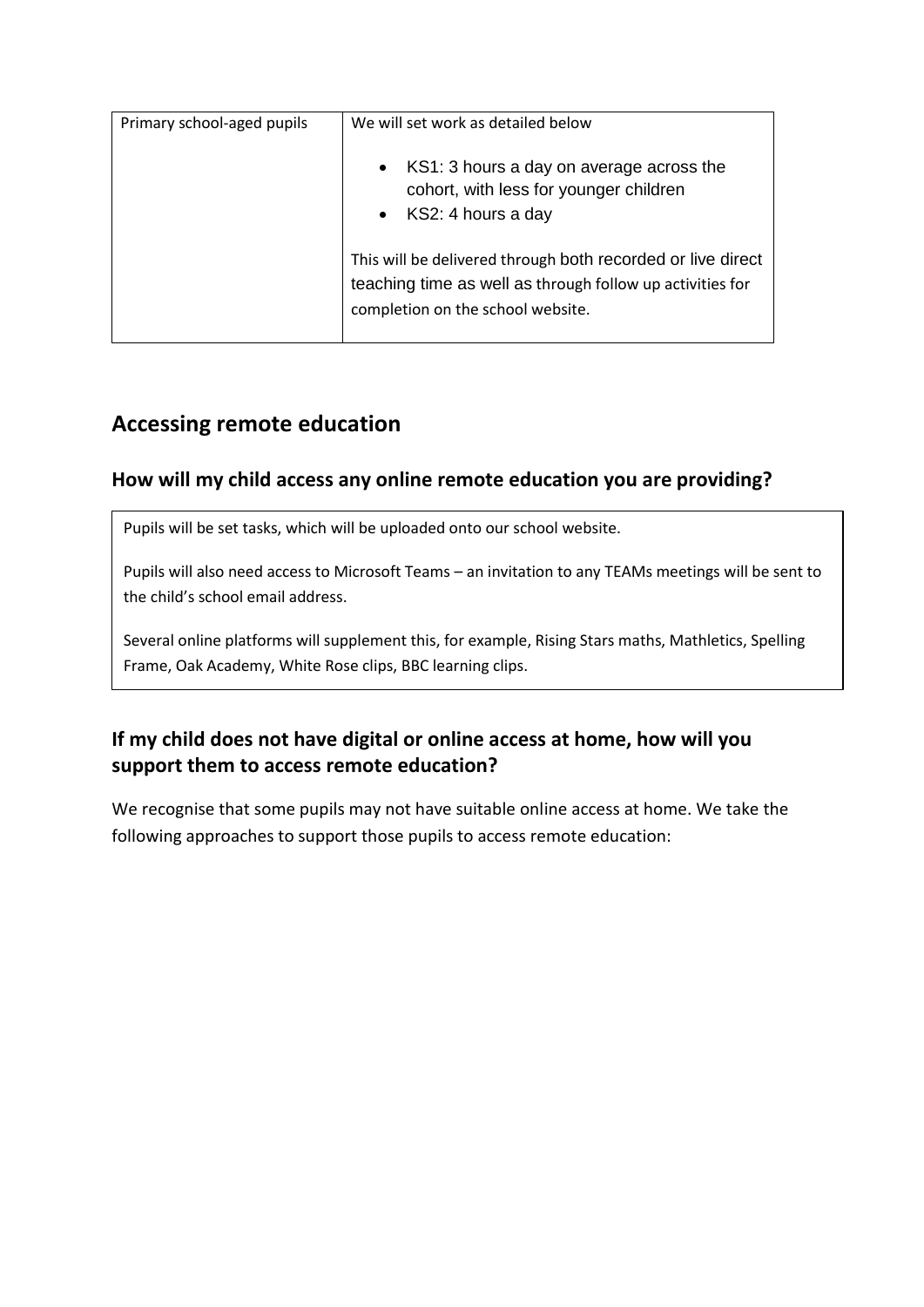We will endeavour to provide access to pupils who have none; this may take a few days to organise so if waiting, please let your child's teacher know you need paper resources.

The school will utilise the support available through the DfE's 'Get help with technology during coronavirus (COVID-19)' scheme. Under the scheme, the school can order laptops, tablets and 4G wireless routers to support the following groups of pupils if they do not have access to a digital device or the internet through other means:

Before distributing devices, the school will ensure:

- The devices are set up to access remote education.
- Appropriate safeguarding controls and support are in place to help students and their families use the devices safely.

Please contact the Head Teacher if you do not have IT access for learning.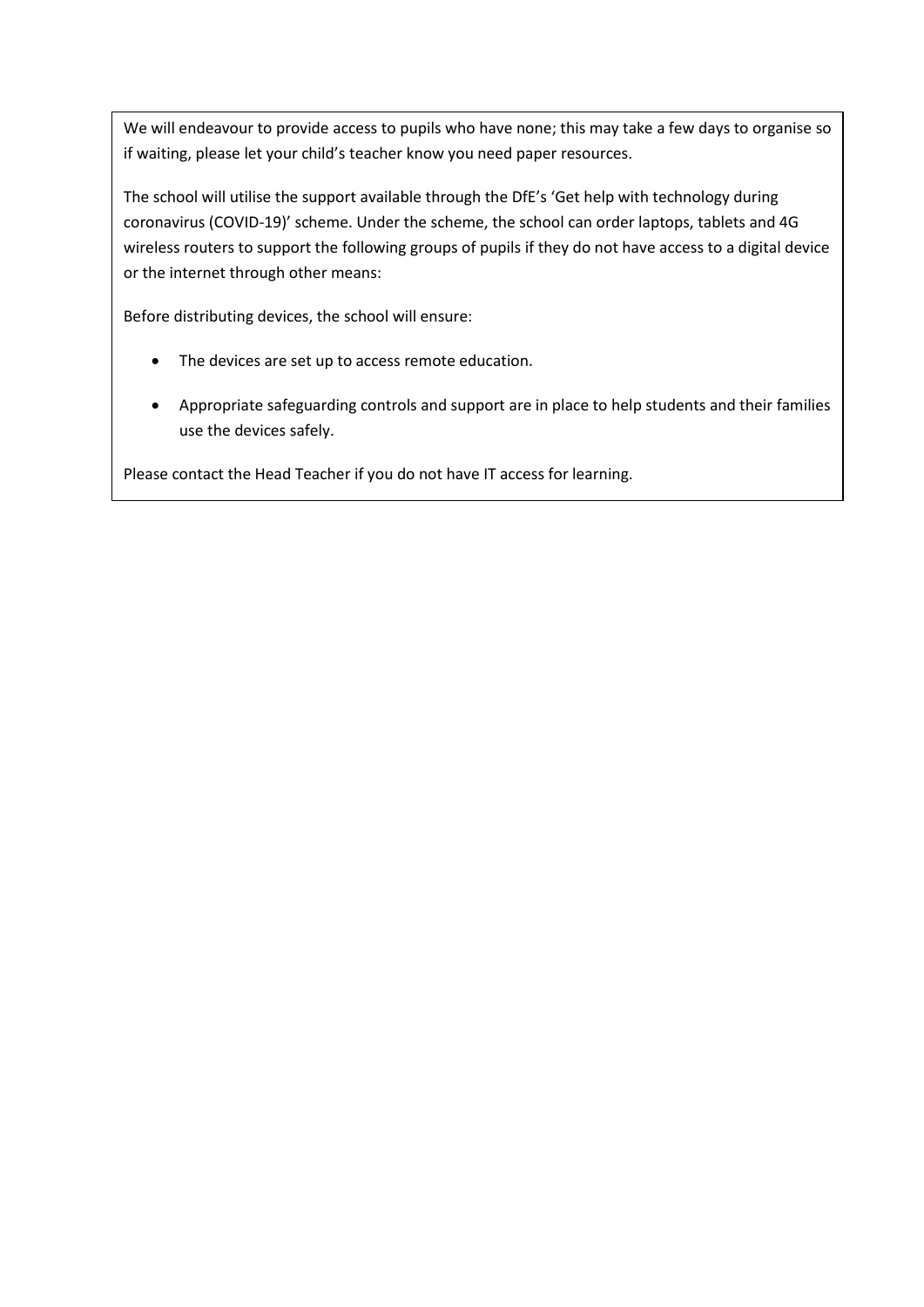### **How will my child be taught remotely?**

We use a combination of the following approaches to teach pupils remotely:

## **What remote learning could include**

Please note that we have a 'blended' approach to remote learning. This means that some lessons will be taught remotely through Teams and some lessons will be tasks set to be completed independently and submitted through the website. We have made this decision carefully to ensure pupils are not on a screen all day; this has been proven to be detrimental to their wellbeing.

Methods of teaching include:

- Directed remote teaching (live teaching on Teams)
- Teaching through recorded lessons eg Oak Academy
- Tasks set on the website to be completed independently

Learning to take place using, but not limited to:

• Teams

The teacher will offer:

- Directed teaching / live teaching
- Guidance (video to the class / year group)
- Assessment and monitoring opportunities
- Additional worksheets
- Telephone calls
- Email support

The teacher will oversee the setting of work and act as the link between home and school in the event of an isolated pupil being away from school (for example, isolating because of a family member). Please contact your child's teacher if you have any queries in the first instance.

#### **How the remote live lesson will be organised**

- They will receive a timetable for the day/week to show what is being delivered. This will be emailed to parents and pace on the children's website page.
- They will receive an invite via Teams to any live lessons this will be sent to your child's school email address.
- Teachers will deliver some live content and set work to be completed
- Teachers will remain available for support through email and telephone.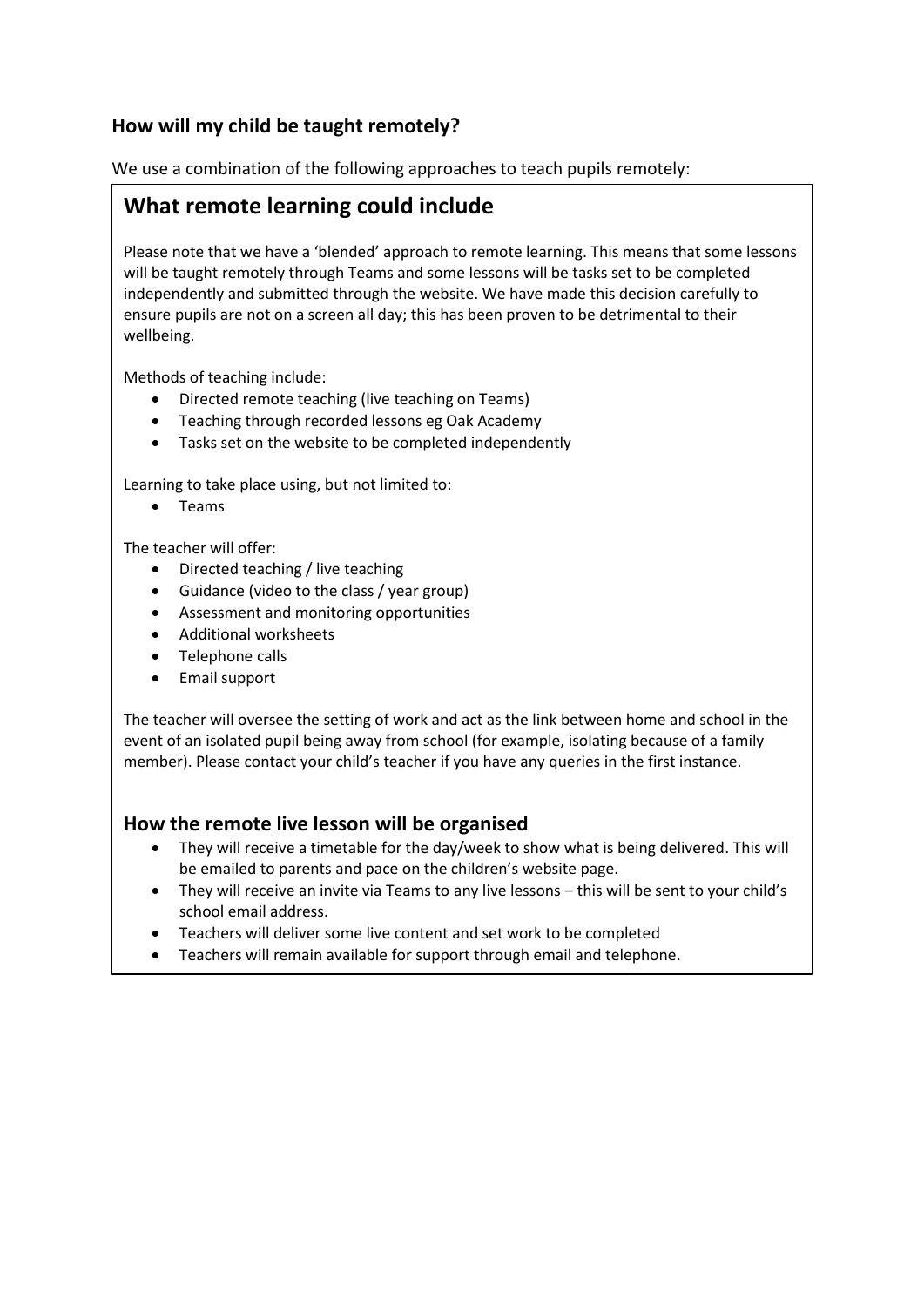## **Engagement and feedback**

## **What are your expectations for my child's engagement and the support that we as parents and carers should provide at home?**

We thank parents / carers in advance for supporting the school in ensuring your child behaves accordingly in remote learning.

During remote lessons, we ask that pupils will:

- Engage in the lesson
- Ask for clarification if unsure / or if the pace is too fast
- Complete set tasks in the lesson
- Complete set tasks beyond the lesson
- Ask for additional help / support beyond the lesson where needed

If a pupil behaves inappropriately during a lesson:

- Teachers will issue a warning for low level issues
- A microphone will be muted if inappropriate comments are made
- Students can be removed from the Teams
- Behaviour events will be noted.

Parents can support by:

- Contacting their child's teacher if work appears to have not been set, or the work is too much or too little, or if you have any queries.
- Providing a quiet place for their child to work
- Ensuring they have IT access contact us if help needed, see above
- Encourage your child to engage with both live lessons and the tasks set
- Ensure they keep in touch with friends socially via safe and appropriate means
- Keeping your child physically active if they are not in school a Youtube workout, for example!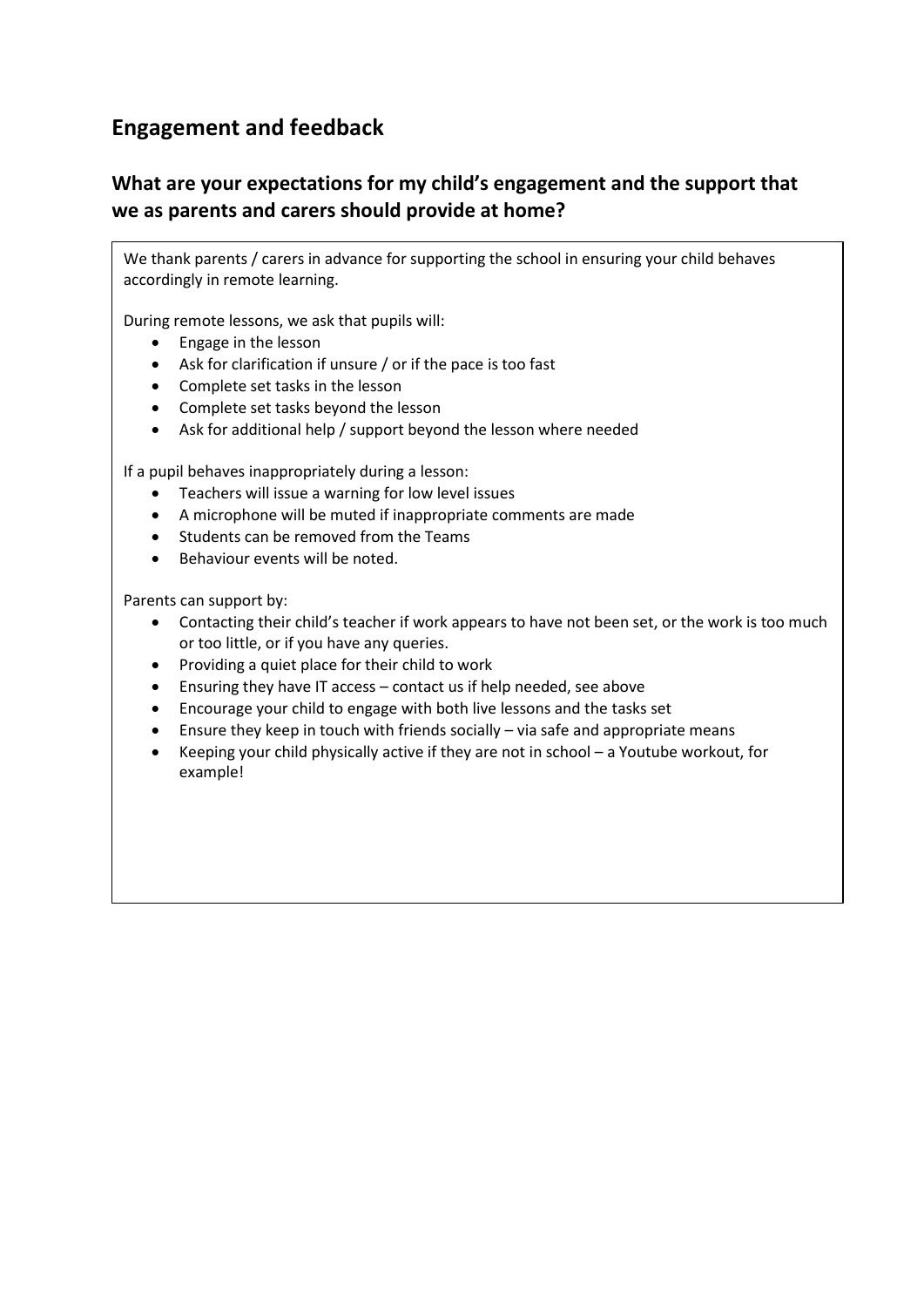### **How will you check whether my child is engaging with their work and how will I be informed if there are concerns?**

If a pupil does not attend a remote live lesson, teachers make a note of this.

Teachers will check on the engagement of the pupil during the live lesson so far as is possible. Pupils are expected to participate in the lesson and complete all tasks set by the teacher for the class around the lesson

The teacher will contact parents when we are concerned by non-attendance or non-completion of tasks.

## **How will you assess my child's work and progress?**

Feed back can take many forms and may not always mean extensive written comments for individual children. For example, whole-class feedback or quizzes marked automatically via digital platforms are also valid and effective methods, amongst many others. Our approach to feeding back on pupil work is as follows:

Teachers will check work completed on the website – this could be via a quiz, a photo of a task via a Teams.

Through Microsoft Teams pupils are able to receive immediate feedback on their learning. Additional feedback may also be through your child's webpage on the school website.

Pupils' learning will be assessed when they arrive back in school after isolating/a closure. This takes many forms – from direct questions in the classroom, to a quiz, to a formal test. Our teachers have many strategies to work out how a child is progressing and what they needed to go back over with a teacher face to face.

## **Additional support for pupils with particular needs**

#### **How will you work with me to help my child who needs additional support from adults at home to access remote education?**

We recognise that some pupils, for example some pupils with special educational needs and disabilities (SEND), may not be able to access remote education without support from adults at home. We acknowledge the difficulties this may place on families, and we will work with parents and carers to support those pupils in the following ways: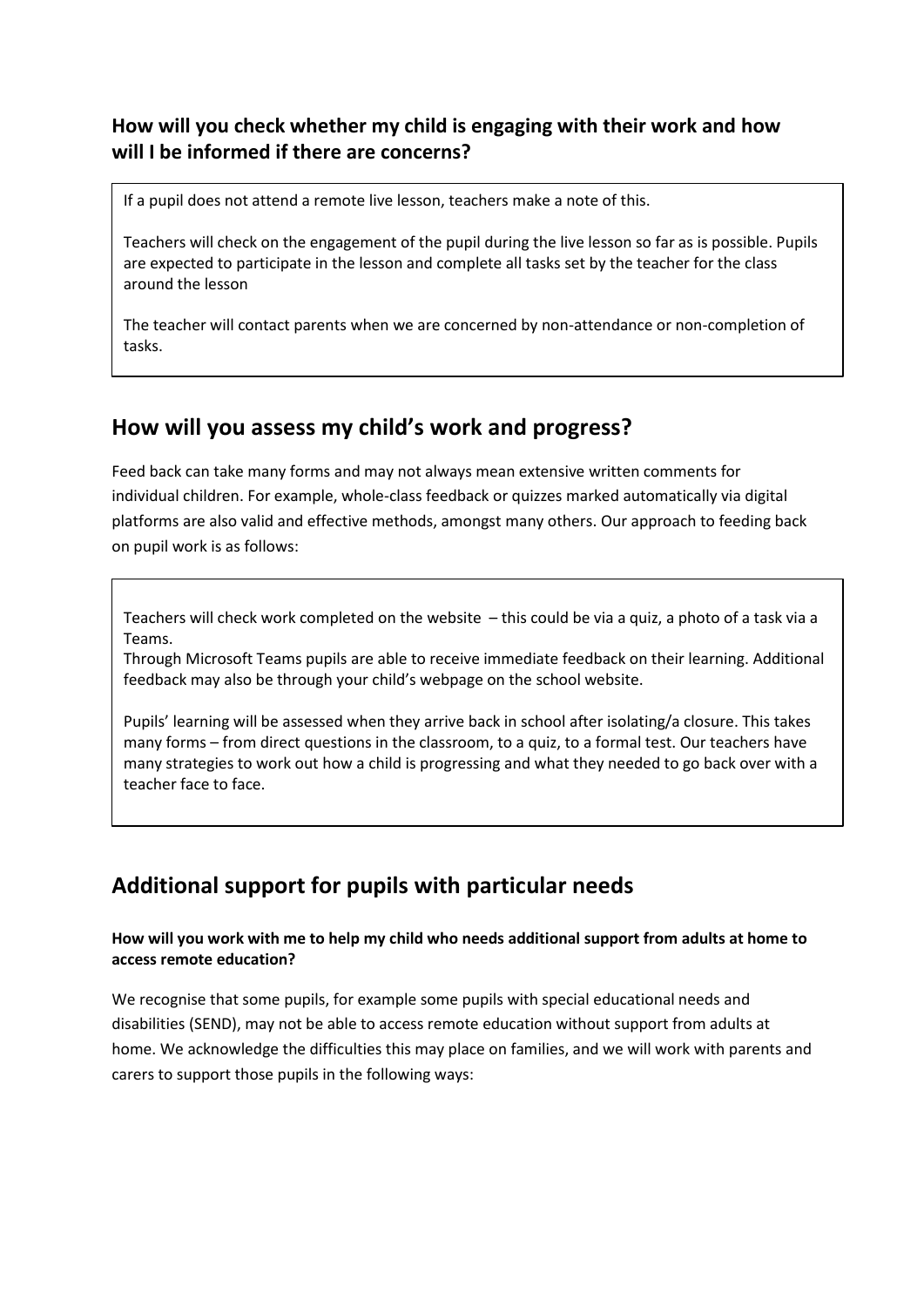For SEND support, please contact our SENCO, Miss Graham – lg@heytesbury.wilts.sch.uk

Where the timetable permits, Teaching Assistants will support remotely a child with an EHCP plan and our most vulnerable SEN children. We will endeavour to check in with phones calls to support both children and parents. Work will be differentiated if necessary for lower ability pupils as necessary so it is achievable. If a pupil needs to have work adapted and cannot access it, please contact the class teacher.

## **Remote education for self-isolating pupils**

#### **If my child is not in school because they are self-isolating, how will their remote education differ from the approaches described above?**

Where individual pupils need to self-isolate but the majority of their peer group remains in school, the remote education provided will likely differ from the approach for whole groups. This is due to the challenges of teaching pupils both at home and in school.

If a partial year group closure occurs or individuals isolate, we are currently developing plans to ensure they receive some live lessons. This is challenging and please be patient as we train teachers and ensure delivery to a class and to a group at home is safe and manageable.

There will always be tasks set on the school website in the first instance that pupils can complete, that will match the curriculum their peers in school are doing.

## **Keeping children safe and remote education**

Our Child Protection and Safeguarding Policy has been updated during the national lockdown to include provisions for keeping students safe during the coronavirus pandemic – we will continue to follow these procedures for students who remain at home, where appropriate, until all students are able to return to school. Our teachers have been briefed about keeping students safe online.

We will continue to ensure that:

- The best interests of pupils always come first.
- If anyone in the school has a safeguarding concern about a child, they act immediately.
- A Designated Safeguarding Lead is always available

Staff and students will only communicate through the school website or through the school email system.

During remote teaching:

- Teachers will only use established and secure software
- Teachers will ensure that their live lessons are only accessible to students involved in the lesson, and that student identity is not shared with a wider audience.